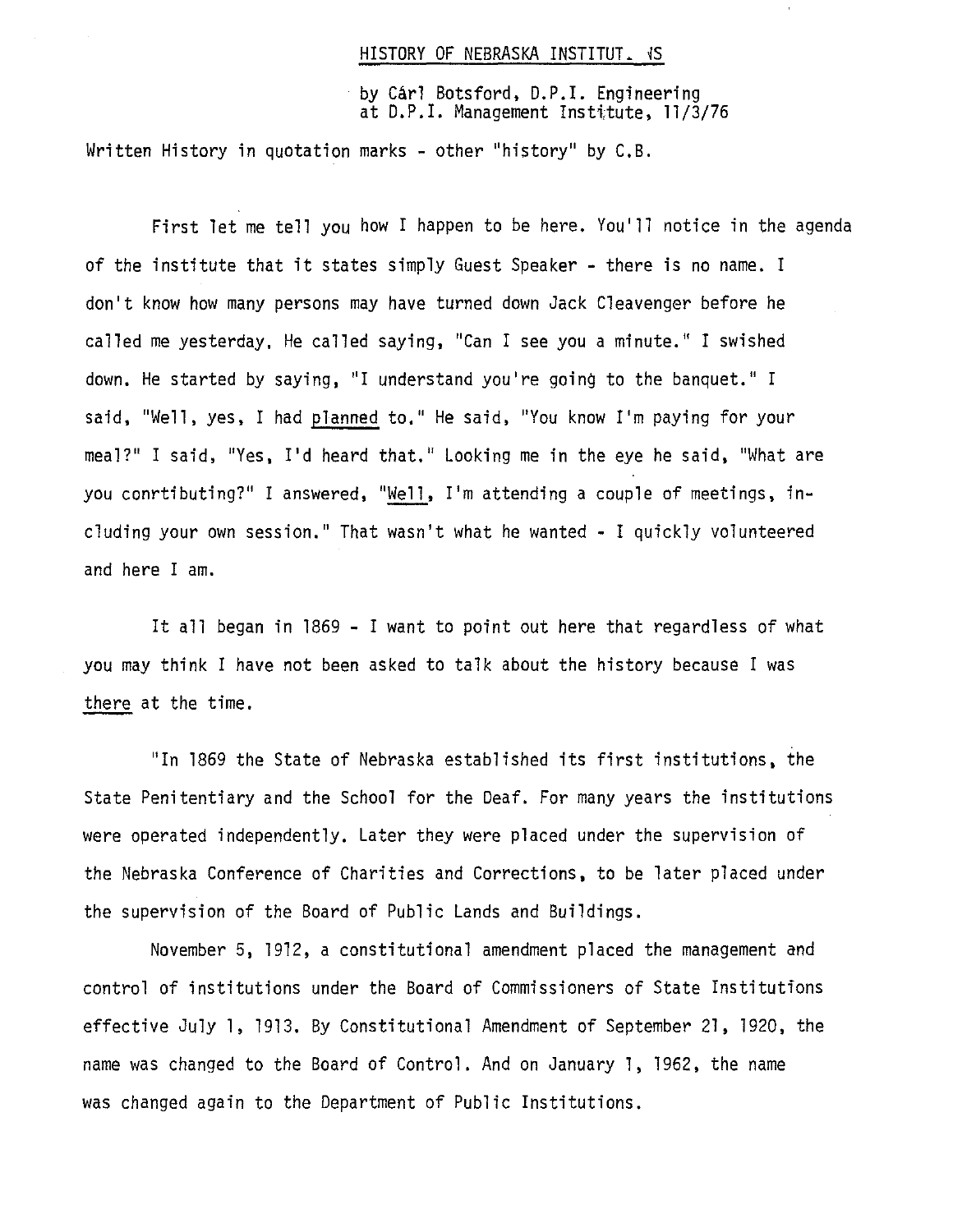The Board of Control served, also, as the Board of Public Welfare. Therefore, both institutions and welfare operations were supervised by the same body until January, 1962, when the Department of Public Institutions and the Department of Public Welfare became separate entities."

| "MENTAL HEALTH AND MENTAL RETARDATION FACILITIES                                                                                                                                                                                                                                                                                                                                                                                                                                | DATE                                                                                 |                                                 |  |
|---------------------------------------------------------------------------------------------------------------------------------------------------------------------------------------------------------------------------------------------------------------------------------------------------------------------------------------------------------------------------------------------------------------------------------------------------------------------------------|--------------------------------------------------------------------------------------|-------------------------------------------------|--|
| Beatrice State Home, Beatrice<br>Hastings State Hospital, Ingleside<br>Lincoln State Hospital, Lincoln<br>Norfolk State Hospital, Norfolk<br>Nebraska Psychiatric Institute, Omaha<br>Central Nebr. Mental Hygiene Clinic, Hastings<br>Nebr. Psychiatric Institute Outpatient Clinic, Omaha<br>Northeast Psychiatric Clinic, Norfolk<br>North Platte Psychiatric Clinic, North Platte<br>Southeast Psychiatric Clinic, Lincoln<br>West Nebraska Psychiatric Clinic, Scottsbluff | 1875<br>1887<br>1870<br>1885<br>1947<br>1951<br>1947<br>1963<br>1959<br>1962<br>1952 |                                                 |  |
| PENAL AND CORRECTIONAL FACILITIES                                                                                                                                                                                                                                                                                                                                                                                                                                               |                                                                                      |                                                 |  |
| Girls' Training School, Geneva<br>Boys' Training School, Kearney (Boys & Girls till '92)<br>Nebraska Penal and Correctional Complex, Lincoln<br>(Nebraska State Penitentiary<br>1869)<br>(Nebraska State Reformatory<br>1921)<br>State Reformatory for Women, York                                                                                                                                                                                                              | 1892<br>1881<br>1963<br>1920                                                         |                                                 |  |
| OTHER HOSPITALS AND HOMES                                                                                                                                                                                                                                                                                                                                                                                                                                                       |                                                                                      |                                                 |  |
| Nebraska Hospital for the Tuberculous, Kearney<br>Nebraska Orthopedic Hospital, Lincoln<br>Nebraska Soldiers and Sailors Home, Grand Island<br>Nebraska Soldiers and Sailors Home, Milford                                                                                                                                                                                                                                                                                      | 1905<br>1887<br>1895                                                                 | 1912 closed '72<br>$closed$ $'71$<br>closed '40 |  |
| SERVICES FOR THE VISUALLY IMPAIRED<br>(The name was changed from Services for the Blind in 1961.)                                                                                                                                                                                                                                                                                                                                                                               | 1944                                                                                 |                                                 |  |
| Although the following institutions are now under the Department of Education, the<br>dates of their establishment are in our records:                                                                                                                                                                                                                                                                                                                                          |                                                                                      |                                                 |  |
| Nebraska School for the Visually Handicapped, Nebraska City<br>(All buildings replaced.)                                                                                                                                                                                                                                                                                                                                                                                        | 1875                                                                                 |                                                 |  |
| Nebraska School for the Deaf, Omaha<br>(Original Building replaced, was oldest state building.)                                                                                                                                                                                                                                                                                                                                                                                 | 1869                                                                                 |                                                 |  |
| Nebraska Industrial Home, Milford                                                                                                                                                                                                                                                                                                                                                                                                                                               | 1887                                                                                 | closed '53                                      |  |
| Home for Dependent Children<br>(Present location since 1927 and with a new name:<br>Nebraska Center for Children and Youth                                                                                                                                                                                                                                                                                                                                                      | 1909                                                                                 | on Ortho<br>grounds                             |  |

 $\sim$   $\frac{1}{2}$  ,  $\frac{1}{2}$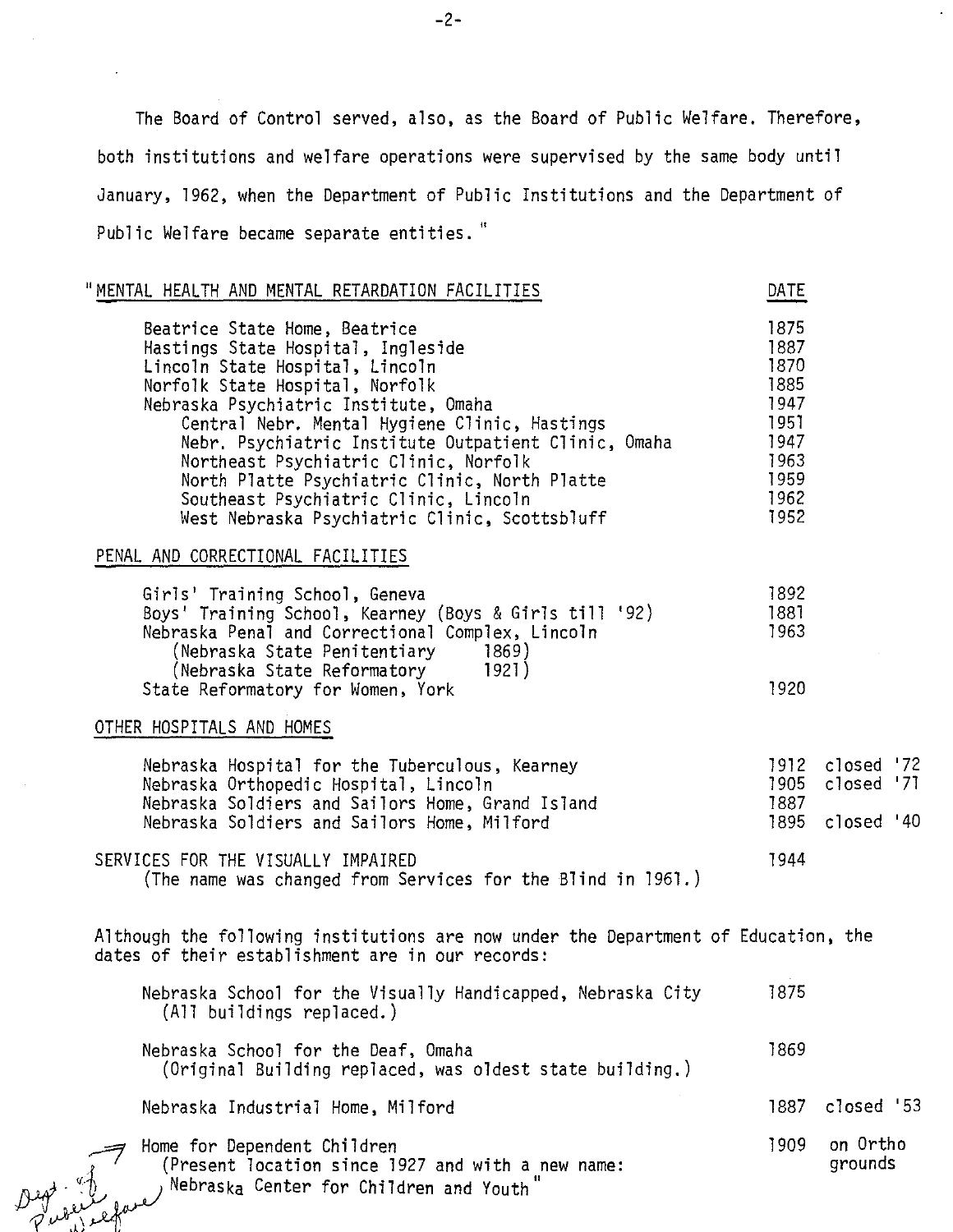I want you to notice as we go thru these histories how many times names of things have been changed.

Let me describe an early institution from things I've read and been told. Insitiutions were designed to be as self-supporting as possible.

The institution was located a mile or so from town on a dirt road - a muddy road at times - no snow removal.

Employees were housed at the institution - often right on the ward with the patients. Employees were given a bedroom and private bath.

The employees worked 60 hours a week - pay probably was near a dollar a day.

The superintendent was by law entitled to certain fringe benefits. He was given groceries, a surrey and horse, a cook and maid, and quarters rent free. Elmer (Wyant) you remember that.

The institution by the labor of patients produced:

meat milk and cream poultry and eggs feed for stock garden vegetables

The patients work in:

kitchens laundries power and heat plant (shoveling coal and ashes) repair works janitor works

The institution produced:

electric power - as no commercial power was available - heated buildings<br>in some instances using exhaust steam from steam engines<br>driving the generators

water - waste water was drained to cest pools

The peniteniary shops produced:

clothing - for all state institution inmates and patients furniture canned good s mattresses

 $-3-$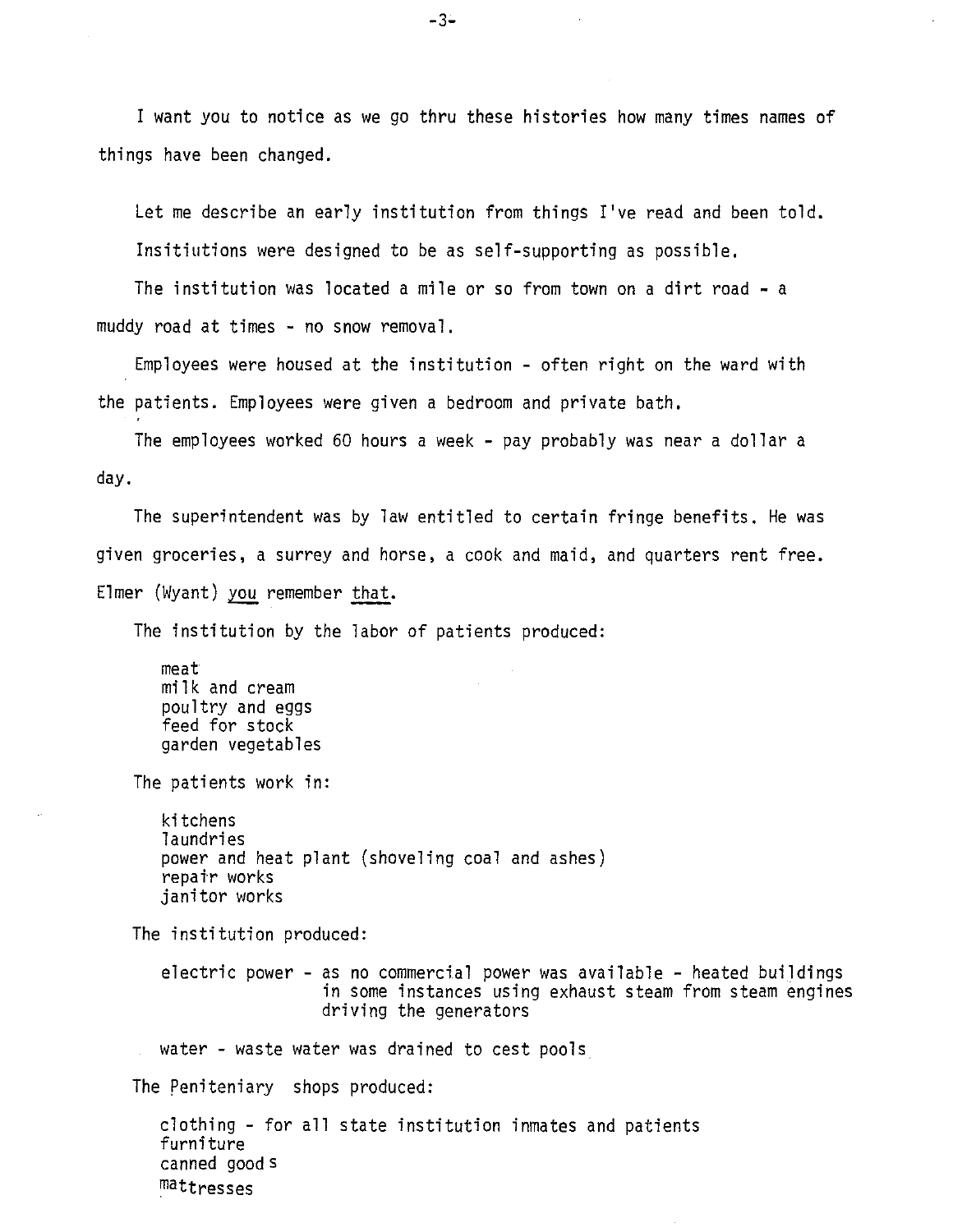The following institutions have thru the years been terminated.

### "Institutions Terminated

July 1, 1953, the Nebraska Maternity Home at Milford, Nebraska which cared for unwed mothers and their babies was closed. The Home was established in 1887 and opened for use on May 1, 1889.

The idea of the founders is expressed in the original legislative act as follows.

> "Besides shelter and protection, the object of said institution shall be to provide employment and means of self-support for penitent women and girls, with a view to aid in the suppression of prostituion."

From memory it seems to me that the old statute also someplace had the words "for redemption of fallen women."

Before W.W. II the home was still washing diapers by hand and drying them on outdoor clothes lines. An acre of diapers.

Next the Genoa State Farm. The Genoa Indian School was donated to the state of Nebraska in 1934. The Legislature in 1935 designated it the Genoa State Hospital. In 1937 the Legislature changed the name to Genoa State Farm.

It had:

625 acres 6 large dormitory buildings 15 staff residences a school and gym 1aundry office heat and power plant many farm and dairy buildings

The Penitentiary operated the facility until W.W. II with:

meat packing cannery farm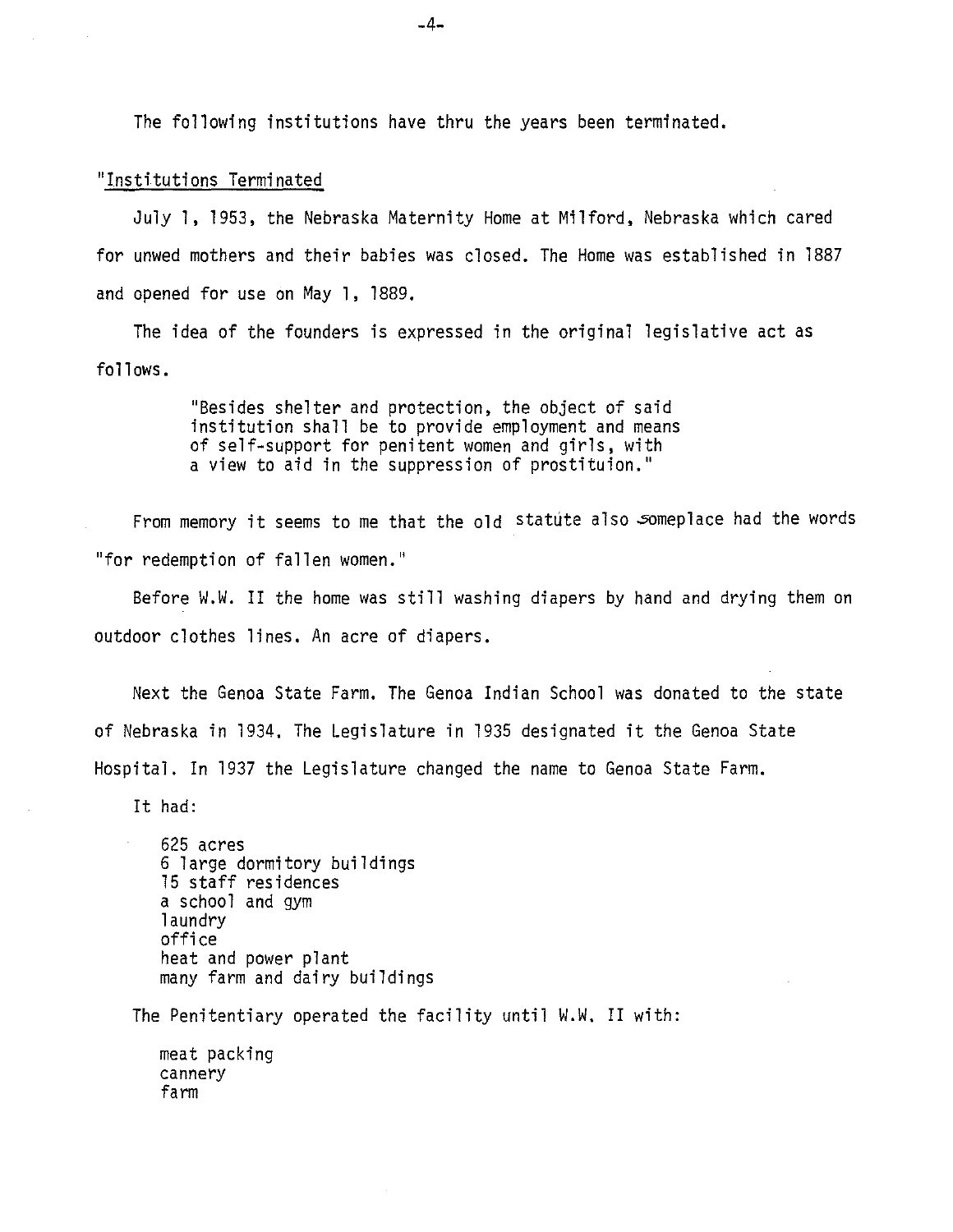When I returned from the Service in 1946 I found a report in 1945 by the Engineering Division to the Board of Control on the feasibility of conditioning Genoa buildings for use in housing 150 "senile mental patients." Cost was estimated at \$134,200 and 55 employees would be required.

The report esttmated cost of a new building at one of the state hospital as \$197,000 and estimated that only 15 employees would be required.

A new building would pay for itself in less than 2 years.

A narrow squeak! We may have beenclose to housing a state hospital at Genoa.

The Penitentiary discontinued its operation in the W.W. II period. The Reformatory tried unsuccessfully to operate the farm in the 50's. per 1

The property was given to the University which razed all the buildings and I think sold the land.

The moral of all this is: Do look gift horses in the mouth!

"In 1971 Nebraska Orthopedic Hospital was closed. It had begun operations in 1905 for the purpose of correction of twisted bodies in children, prevention of deformities, and to aid the medical and surgical professions of this state. Those who were admitted were children whose parents or caretakers were unable to stand the financial burden of prolonged private treatment.

In 1971 Nebraska Hospital for the Tuberculous was closed. The hospital had been established in 1912 giving 60 years of service to the state.

From its humble beginning in an old residence it grew into a modern well equipped sanitarium."

The old residence, by the way, is now being made into a museum. The hospital property now belongs to Kearney State College.

 $-5-$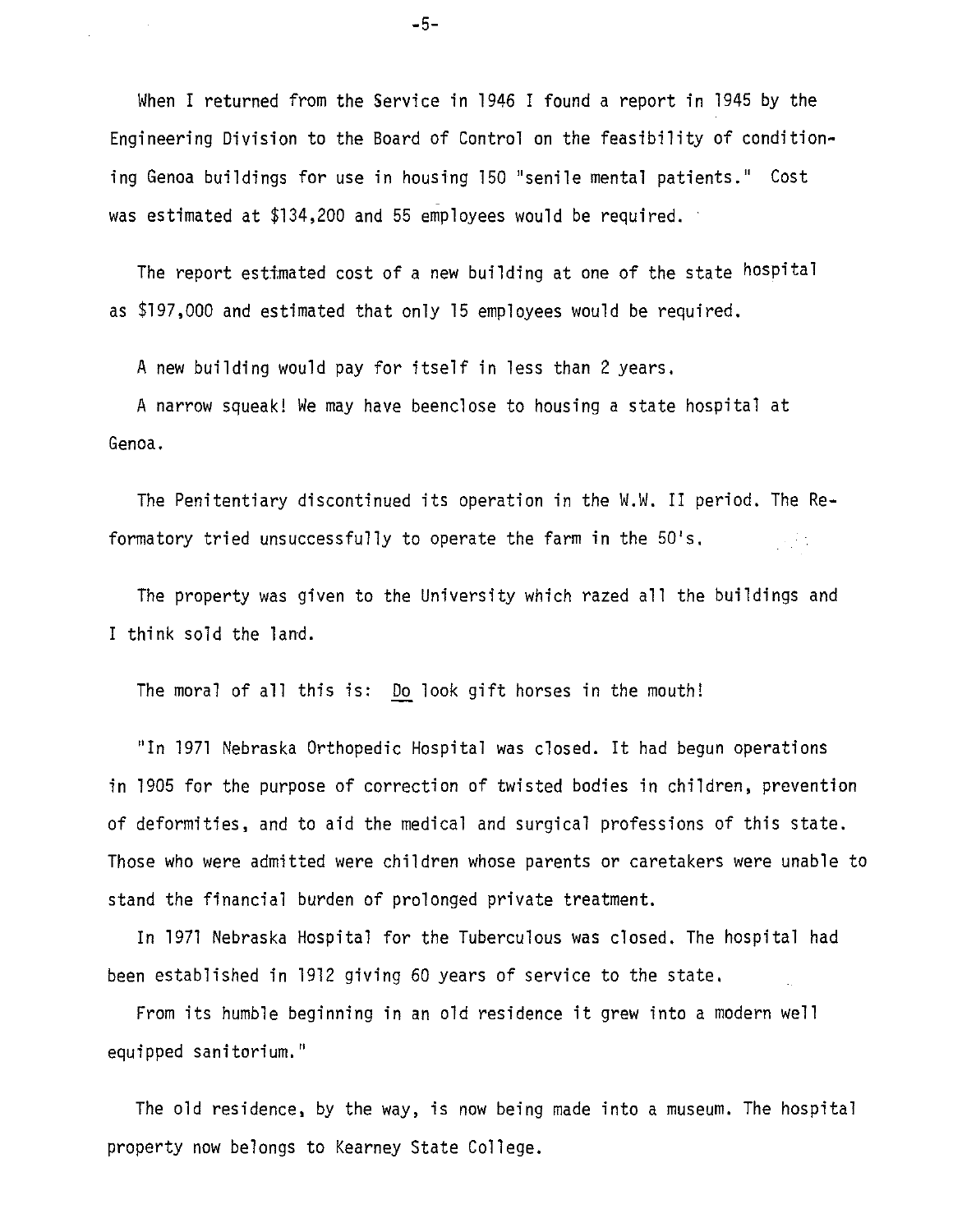"In 1960, the Schoo1 for the Deaf and the Schoo1 for the Blind were transfered to the Department of Education."

I'll read all of this on the School for the Deaf as it has an interesting connection with the founding of Beatrice State Developmental Center.

"The Nebraska School for the Deaf in Omaha had been one of the original institutions established by thisstate in 1S69. Prior to 1867 the territorial legislature had provided for the education of Nebraska Deaf regardless of age by transporting them to the Iowa School for the Deaf. In 1909, a huge arch at the entrance of the drive stated "Deaf and Dumb Assylum."

In 1890, J.A. Gillespie then principal of the school recommended a name change because of the public interpretation of the word "dumb". He repeated his recommendation in 1905. In 1909, the legislature changed the name to the Nebraska School for the Deaf."

That took some time - 15 years!

The history of the institution recites that so many of the parents brought children who could not speak because of mental deficiency that finally pressure was brought upon the legislature that in 1883 the school was instrumental in convincing the legislature to establish an institution especially for the feeble minded. However, many parents still pressured the school for the admission of their child. Finally families of the children attending the school convinced the legislature to define the word deaf.

The legislature soon followed it in 1875 by establishing a School for the Blind in Nebraska City. The school for the blind was started by Samuel Bacon, who had previously started schools in Illinois and Iowa. He started the school with his own money and in 1875 the legislature made a modest appropriation which was able to return him part of his investment. The school was built in

 $-6 -$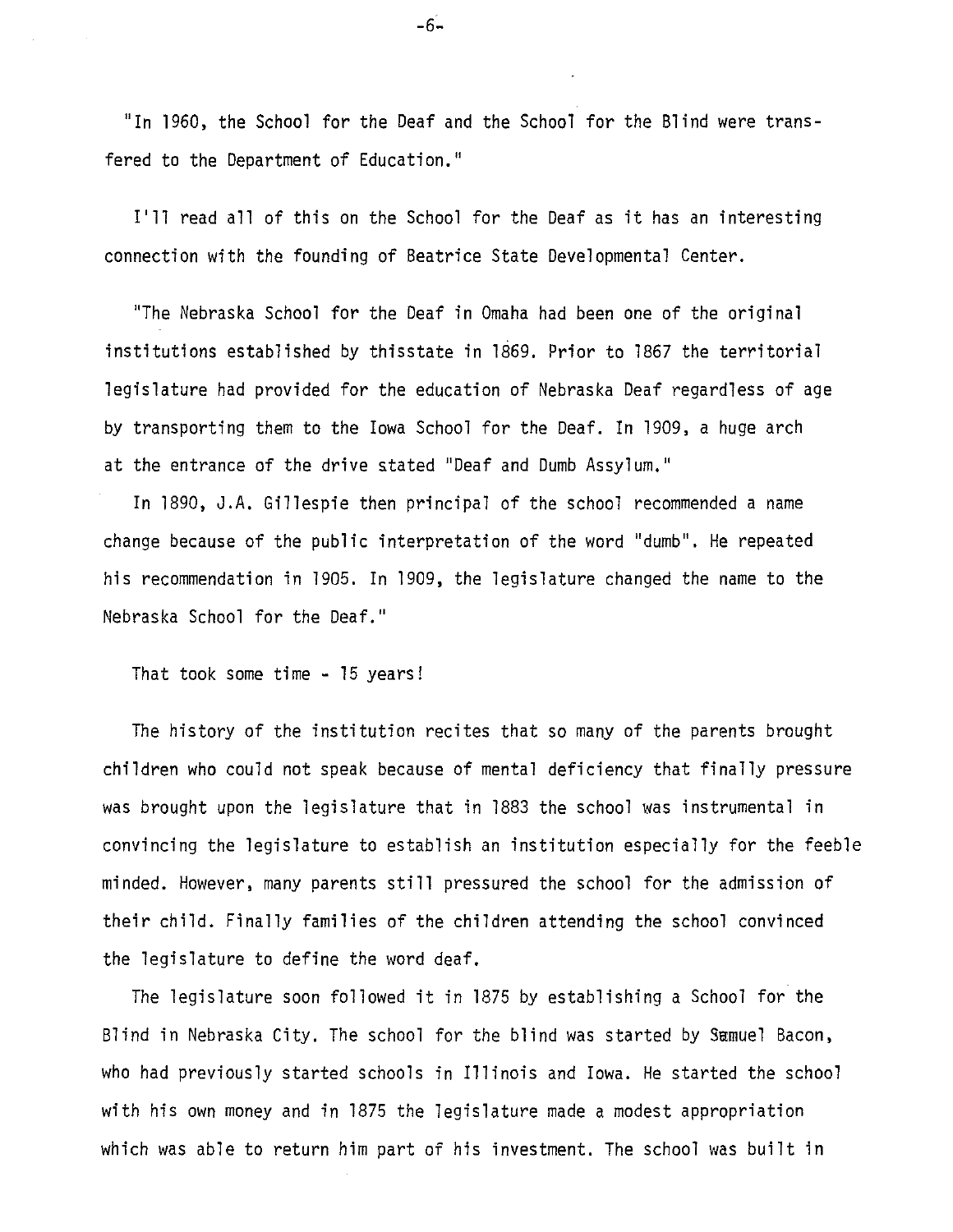1876. The administration of the school was originally by a Board of Trustees appointed by the Governor and the school was organized as a private institution.

The school 14 years after inception became a political football and with each new administration a new director was appointed, regardless of the predecessors abilities. This continued until the 1890's, when a special board for the schools for the deaf and blind was appointed. They continued supervising the institution until the Board of Control was established.

The purpose of the school was to serve those chil'dren who were blind or so visually impaired that they could not make sufficient progress in the public schools.

In 1962 the Home for Children was transferred to the Department of Public Welfare. In 1884 a group of church women had established the home and called it "Home for the Friendless." It was located between 10th and 11th Streets on South Street in Lincoln. Here the aged, orphans, and the unwed mothers were all cared for. The state and this group of women jointly operated this home until the Supreme Courts' decision gave complete control to the state in about 1900. In 1915 the name was changed by the legislature to Home for Dependent Children. In 1950 the legislature again changed the name to Home for Children. Later it was changed to Whitehall School." The name as I pointed out is now changed again!  $\pi$ , and land to Whitehall School." The name as I pointed out is now<br>Whitehole Artone was never to mane at the now<br>only been befeared the Continue of the contract of the contract of "In 1926 the Board of Control purchased the C.C. White residence for \$75,000

All institutions in the Division of Corrections (Nebraska Penal and Correctional Complex, State Reformatory for Women, Youth Development Center-Geneva, Youth Development Center-Kearney, and the Office of Parole Administration) were transferred to the Department of Correctional Services when itWas created in 1973.

which became the present site for the school.

 $-7-$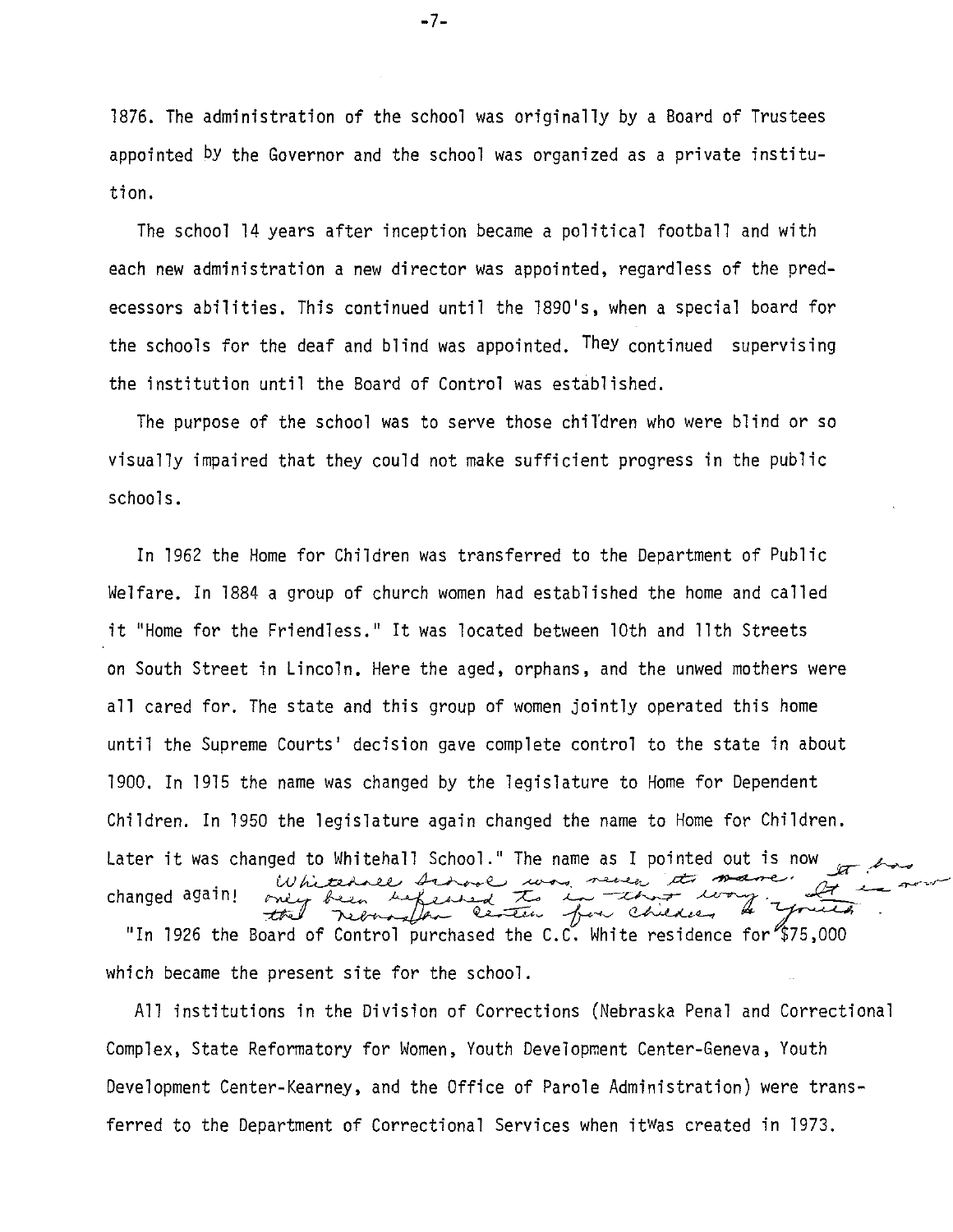A Division on Alcoholism was created by the 1967 Legislature as a division of the Department of Public Institutions, with the Director of the Division appointed by the Director of Public Institutions.

The Division of Rehabilitation Services for the Visually Impaired, known formerly as the Department of Services of the Visually Impaired, is another service within the Department of Public Institutions.

The Office of Mental Retardation was established as a part of the Department of Public Institutions by action of the 1969 Legislature.

The Community Mental Health Division was established in September 1973, by the Director of Public Institutions.

The Mental Health Community Program was established by the Legislature in 1973.

The Mental Retardation Community Program was established in 1969,

The Data Systems Division was created by the Director of Public Institutions in December, 1973, for the purpose of coordinating the implementation of a statewide, computer-based, mental health information system.

One of the principal programs since the beginning of the state was the mental hospitals. The progress that has been made over the years is reflected in the name changes and some of the philosophies announced throughout the many years.

The Lincoln State Hospital located in the southwest outskirts of the capital city was the first of its kind to be built in Nebraska to care for mentally disturbed persons. That was in 1870. Termed an "asylum" it was some fifteen years before similar asylums were put up. The Norfolk and Hastings asylums were built in 1885 and 1887, respectively. The Hastings institution was first known as the asylum to which the incurable insane were sent.''

I've looked up the definition of asylum and find it is "a place of retreat and security" - not a bad name for the early institutions until it became tainted by being used for "bug houses." Funny how thru the years we've cleaned things up

-8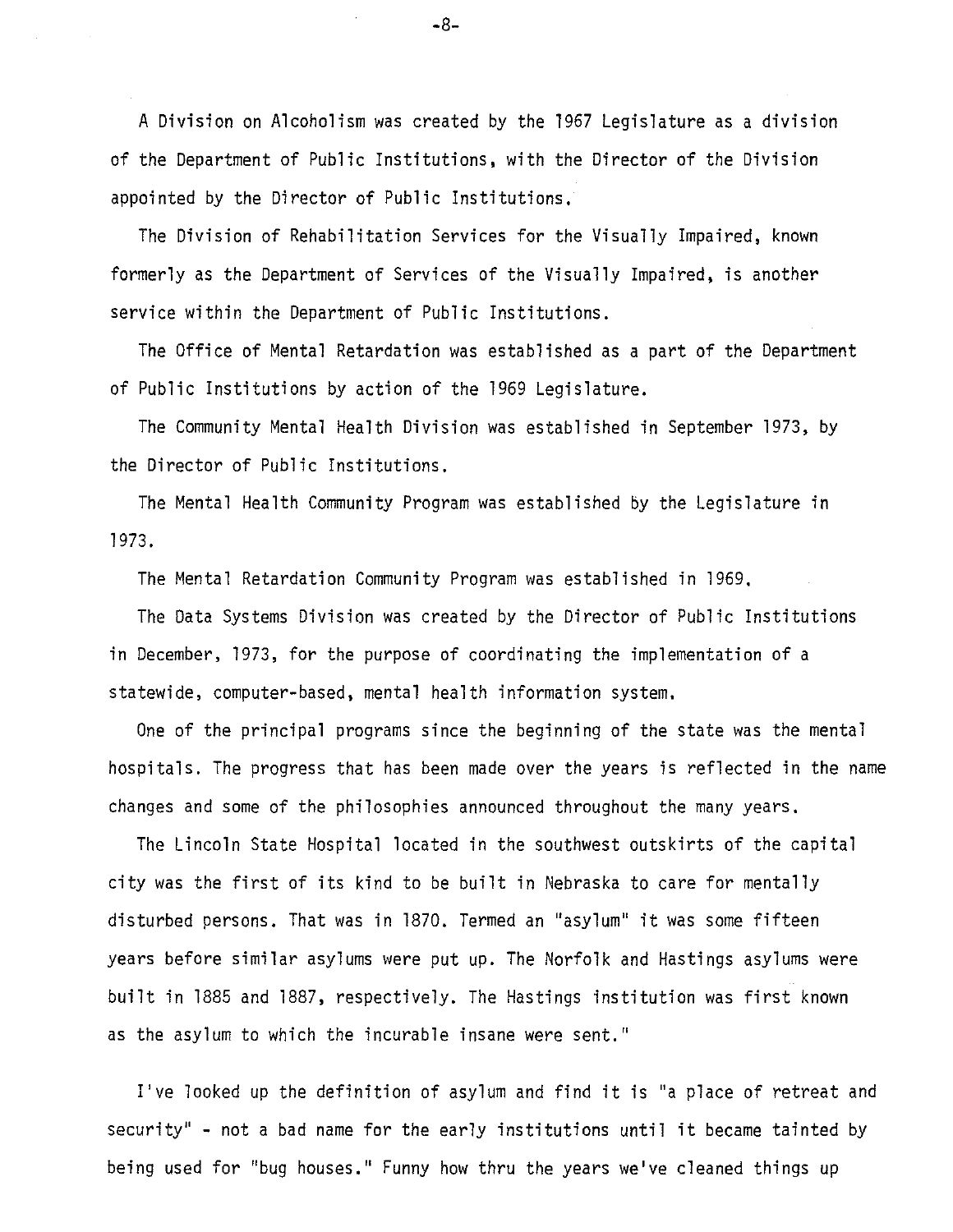simply by changing the names.

"Report of Nebraska Conference of Charities and Correction lists the names of the institutions in 1902 as follows:

> Nebraska Hospital for the Insane - Lincoln Insane Asylum at Norfolk Asylum for the Incurable Insane - Hastings

In 1906 the name at Hastings was changed from the Asylum for the Care of the Chronic and Incurable Insane to Nebraska State Hospital.

In 1907 the Board of Public Lands and Buildings divided the state into three hospital districts. All hospitals were placed on the same basis and were to admit patients from different districts in the state instead of trying to separate the curable and incurable.

In 1905 the legislature made provisions for the care of alcoholics and drug addicts through the mental hospitals.

The 1946 session of the Nebraska State Legislature passed a Voluntary Admission Law and passed the act LB 74 changing the name of the Boards of Insanity to Boards of Mental Health.

In the intervening years two other institutions dedicated to the service of the state's unfortunates have been added:

> The Nebraska Hygiene Clinic at Hastings in 1951 The Nebraska Psychiatric Institute at Omaha in 1947 - on the campus of the College of Medicine, University of Nebraska

Since then the Panhandle Mental Health Center in Scottsbluff; Lincoln Lancaster Mental Health Center, Lincoln; Great Plains Mental Health Center, North Platte; and an Adult Protective Service at Douglas County Hospital, Omaha have been established.

The 1969 Legislature changed the titles of the three mental hospitals at Lincoln, Hastings, and Norfolk to Regional Centers."

 $-9-$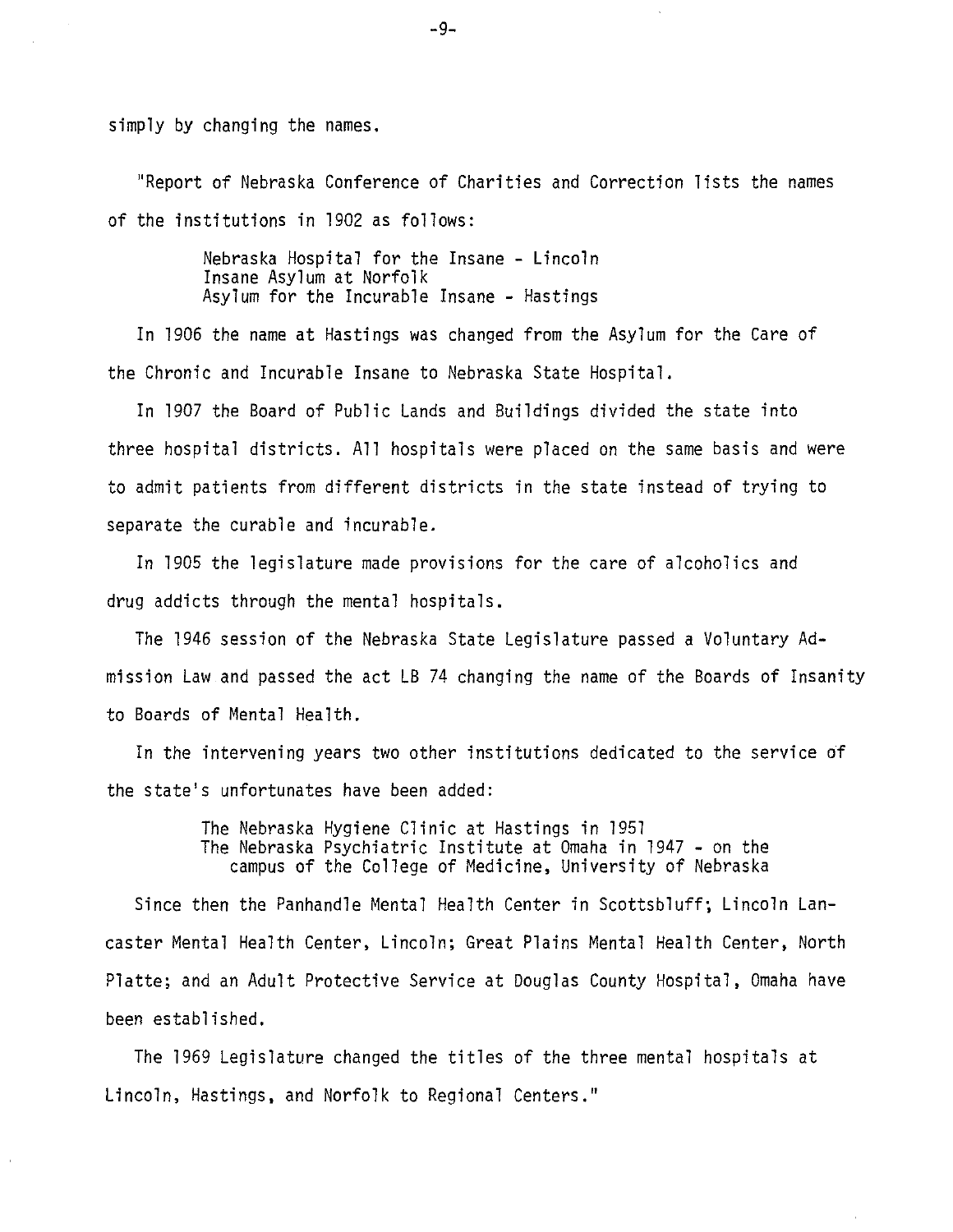While we are not now part of the penal and correctional institutions, they are still part of us so I'll give you some history of them.

#### "The Youth Development Centers for Girls at Geneva and for Boys at Kearney.

The Legislature in 1879 established Nebraska State Reform Schools for juvenile offenders.

The first girl, age 13, came from Kearney. The first boy, 8 years, 11 months, came from Fremont for stealing a \$2.00 whip.

In 1887 the Legislature changed the name to State Industrial School. In l8gl the Legislature made appropriations for the Girls Industrial School at Geneva. The new school opened in 1892 with 57 girls from Kearney."

In 1945 the names were changed again - to Boys and Girls Training Schools. Now they're changed again!

"The Reformatory for Women was established in York in 1920. It is now called The Nebraska Center for Women."

## "The Reformatory for Men

The Administration Building and 10 acres of land were purchased in 1921 at a price of \$37,500." It had at one time been the Haywood Military Academy - maybe a normal school before that. I find a record of a building having been burned before 1909. The Administration Building was built in 1907 or 1909.

It was of reinforced concrete construction up to the top story - there they built a lumber yard. Wood studs, wood lath and plaster with an entirely wood roof structure. In the wood lath and plaster partitions they set massive steel barred jail doors.

The Cell House was built in 1925 at a cost of \$50,000. Cells were not installed in the north one-half of the building until 1931.

The building isn't old  $-$  its just been eroded away  $-$  it simply looks old!

There have been no physical plant improvements here after 1932 excepting; a new boiler house and a new security fence and towers.

 $-10-$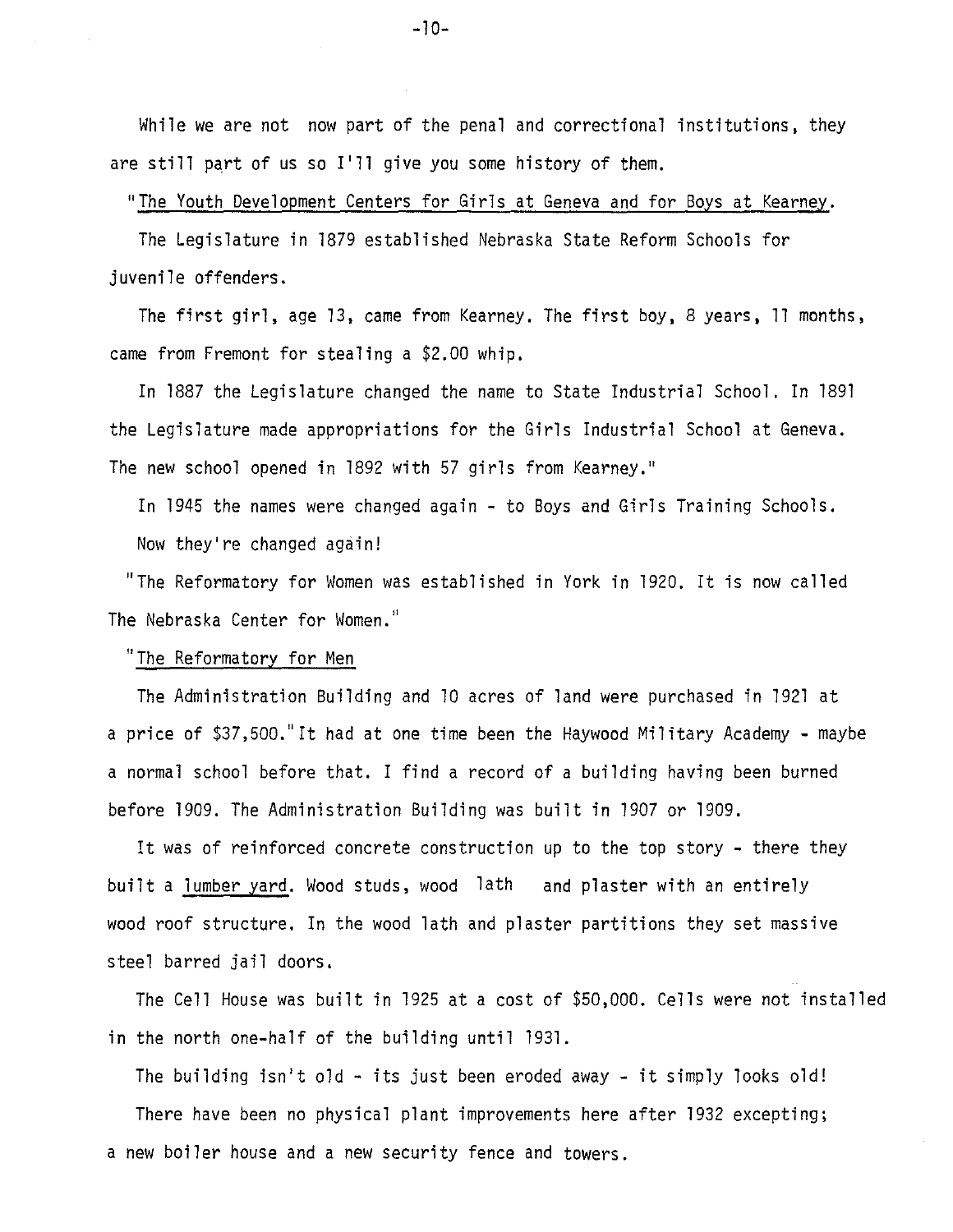### "The Nebraska State Penitentiary

The penitentiary was first established in 1867"- this was 9 years before Custer's fiasco - " with a temporary building opened in 1869. The legislature passed on March 4, 1870, a bill to provide authority and \$5,000 to construct a temporary penitentiary to be completed by April 28, 1870."

They could really set tight schedules in those days - to the day - now we hesitate to say in what year the work will be done.

"The permanent penitentiary was completed in the fall of 1876. It was built of limestone from quarries 12 miles outside of Lincoln."

I found a statement that the first stone selected was rejected as being too soft - this must have been a blow to the convicts.

The stone actually used was pretty soft - its possible to go thru the walls with a screw driver and tablespoon - its been done!!

I'll describe how the walls were built. The walls are made of two shells of cut stone about 12 inches thickness, with an· interior cavity about two to three feet wide - making the entire wall something like four or five feet thick. The cavity, as the wall went up,was filled with stone cuttings, chips, natural lime,sand, and clay - this was before the day of common use of Port-1and cement.

Let me tell you of one early building. It was a two story building with 20 cells-a jail-called "The Hole" by the inmates.who hated it. It was a symbol of all they hated. It was used as the excuse for one riot that by fire destroyed all shop buildings.

When the smoke cleared we built a beautiful new 38-cell Adjustment Center. You guessed it - the inmates named it "The Hole."

The only construction other than the Adjustment Center has been: shops to replace those burned in two riots and the minimum security dormitory.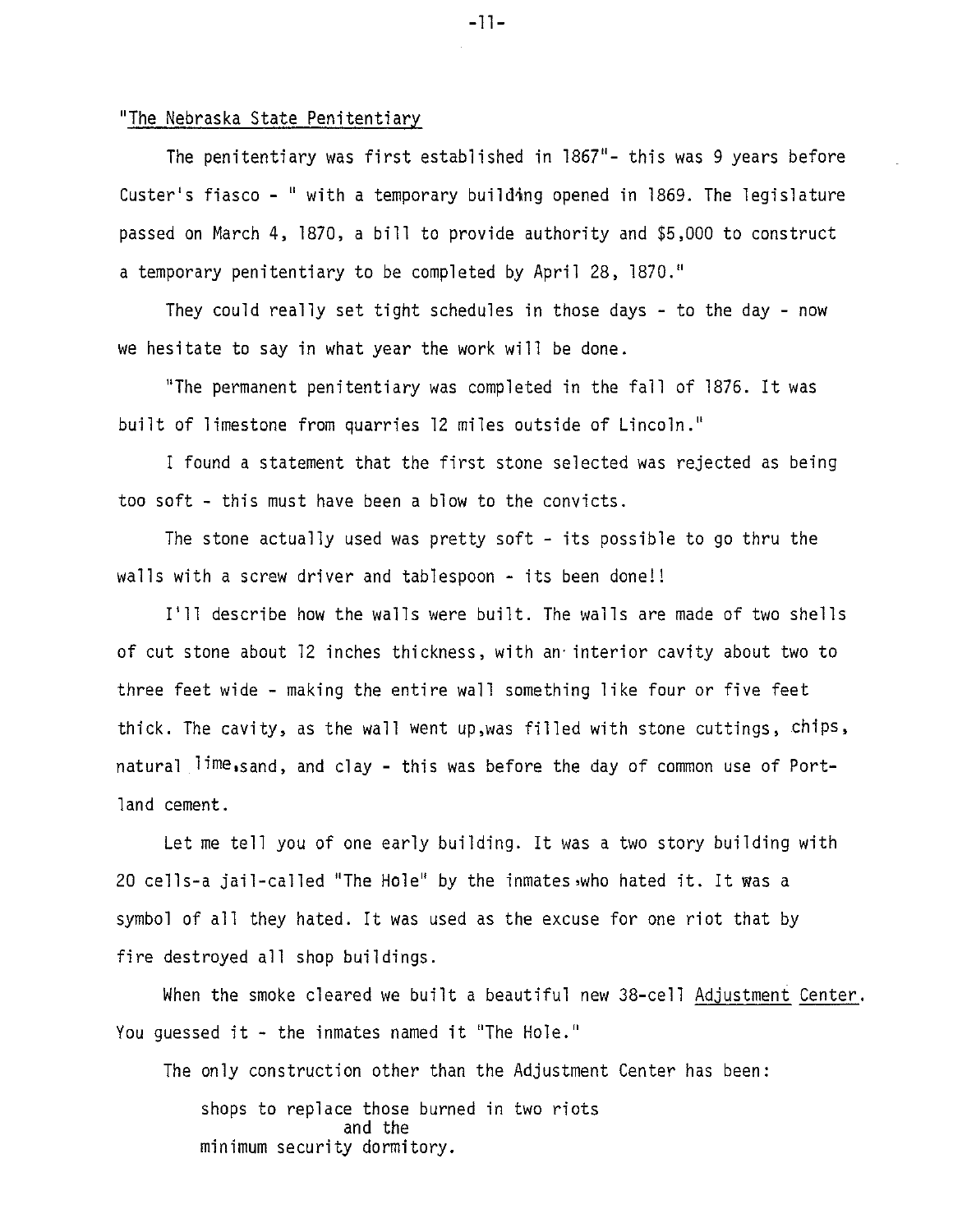Attached to the written history sheets given to me was an account of the infamous and tragic escape by Gray, Dowd and Morley that resulted in the death of six men including the Warden and Deputy.

Some escapes have been ridiculous ones like these:

the man who wrote his own pass and walked out thru the three barred gates of the Sally Port.

the man in the Adjustment Center who somehow, in broad daylight, managed from the fenced yard of the center to scale the prison wall at a point about 20 feet from a tower and go down the other side to escape across the dairy lot - the tower guard made no effort to stop him didn't fire a shot. Later he stated he just couldn't shoot at a man. He had been assigned to the post for some time - no one had thought to ask if he would shoot!

I'll tell you briefly of an attempted escape I have a personal knowledge of.

A few years ago I had a phone call from the Warden. He, in a low deadly voice, asked if I could come out to his office at once for an emergency. I swished! The Warden and Deputy were in a huddle in the Warden's office. They explained they had been informed that three inmates just recently released from the Adjustment Center were digging this way thru the north wall of the east Cell House at a certain location in the basement. They proposed, in order to prevent exposing the fact that they had been informed, that the three of us pretend to make an inspection of the basement for data on some proposed repairs or remodeling. We should have been given Oscars for our acting. I paced off distances - made notes - and we discussed locations for partitions and the like. Finally we reached the small room (about  $8' \times 16'$ ) built against the north basement wall. Itgas locked. I said something like, "What's in herethis room would have to be taken out to open the corridor." The Warden asked

 $-12-$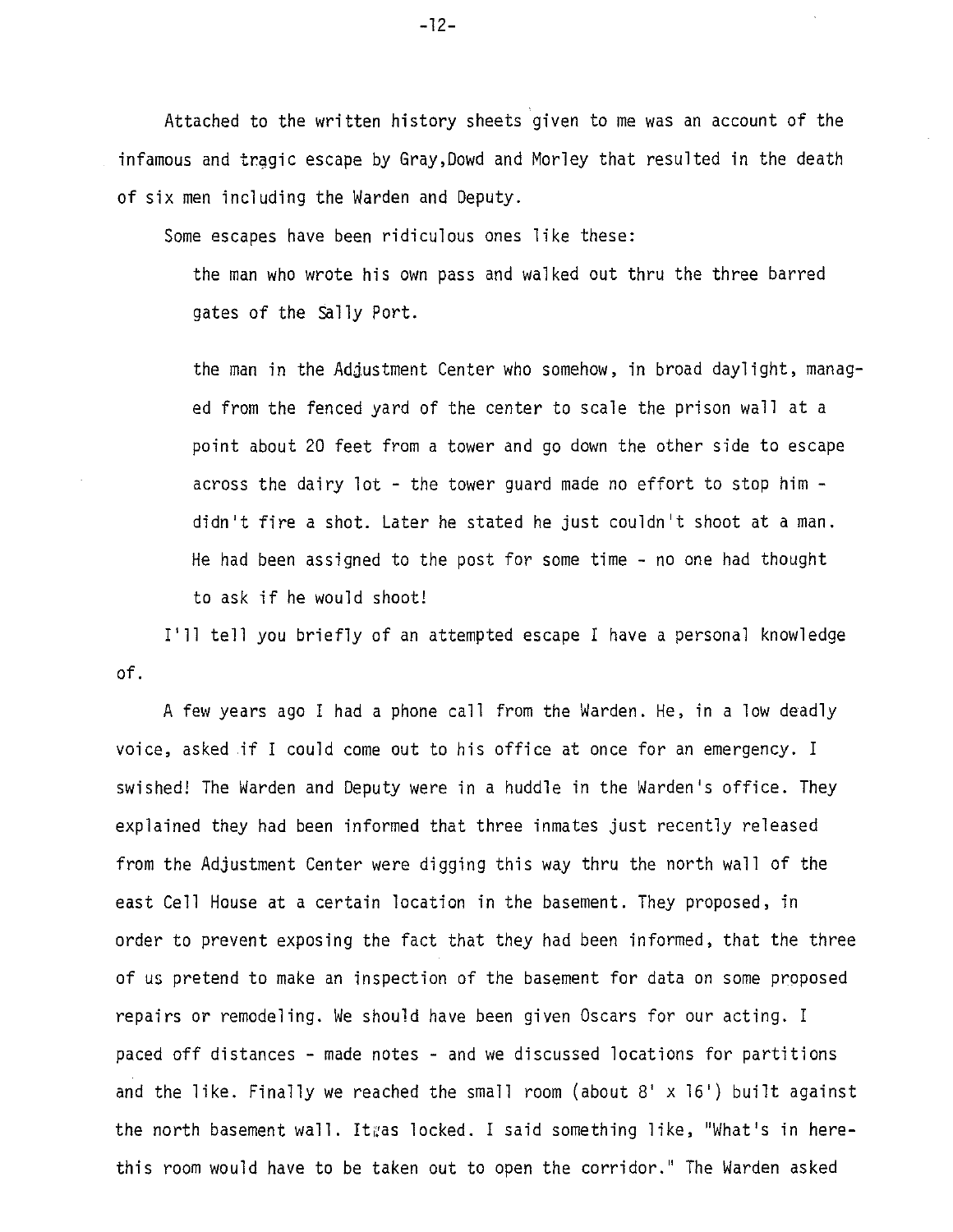who had the key. The basement was full of inmates at various work assignments. All were frozen - no one had a key. Finally a key was found, and the door unlocked and there were three disgusted inmates. The leader said, "I didn't expect to see you here today, Warden."

The men had only a foot or so more to go and they would have gotten thrunot to the outside but into the execution chamber where the electric chair is set up!

### "Beatrice State Home

The Beatrice State Home was established in response to a parent association for the school for the deaf. Many parents of retarded children were asking to get their child admitted but the school for the deaf was not equipped to meet the retarded child's needs. Therefore, the Institution for Feeble Minded Youths was established by legislative action and was opened and received the first patients in May of 1887.''

The legislature in 1945 renamed it the Beatrice State Home. Now in 1976 we've named it the Beatrice State Developmental Center. (None of these name changes help switch board operators.)

''In 1943 the biennial report stated that ''During the first 56 year period, 4,348 patients have been admitted and taken care of in the Institution. At the close of the present biennium the patient population consisted of l ,480 patients present at the Institution and 163 patients living away from the Institution, on parole. It is interesting to note that there is still present the second patient to be admitted to the institution and he has been there continuously for the 56 years."

# "Soldiers'and Sailors' Home Grand Island, Nebraska

The first SOldiers' and Sailors' Home was established at Grand Island, Nebraska. The Legislature of 1877 passed an enactment which provided for this instituion and Governor Thayer laid the cornerstone of the first building on

 $-13-$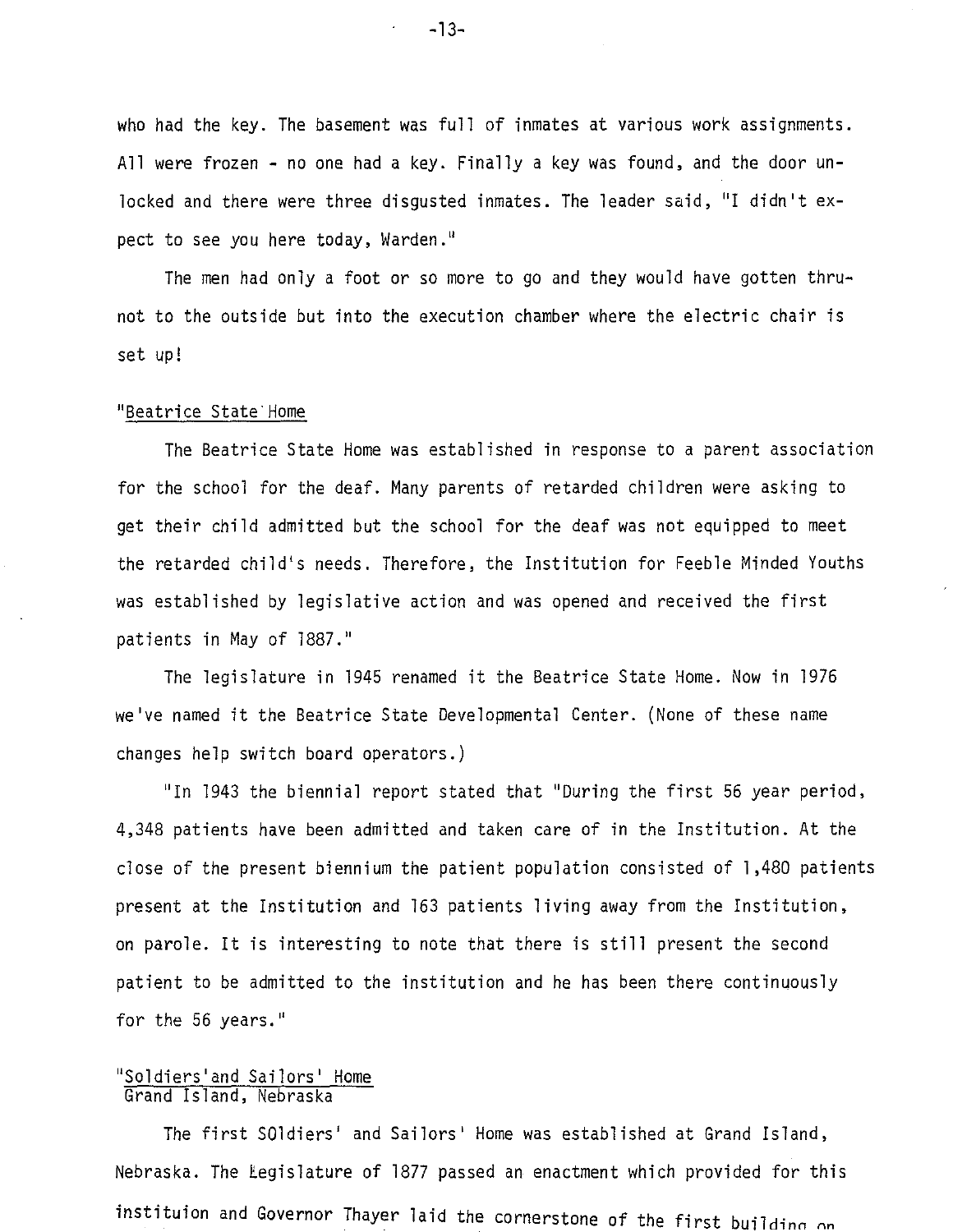October 6, 1887, and that building was dedicated June 26, 1888.

The Legislature of 1877 also approved a bill that designated that suitable tracts of  $2\frac{1}{2}$  acres, or more, with regular streets and alleys to be laid out and to cause comfortable cottages and out-buildings to be built as found necessary for those able to partially support themselves. A number of duplexes were built in which families were housed and the thought was that they should be made to feel that they were living an independent and comfortable life. Food rations were issued from the central commissary each week. Coal was also issued to the members.

In later years a "Line" was extended to members living within  $l_2$  mile of the administration building where they could own, or rent, a home and draw rations from the Home. The homes built by the State did not accommodate all of the veterans who desired to live at the Institution and a line of small homes for housing was established, on what became known as the "fringe." An all-time high was 68 members living on the "Line" which was discontinued by Legislative order on July 1, 1937.

The last Civil War veteran in the Home was William J. Bell of Elgin, Nebraska. He died October 11, 1942 at the age of 99 years, 10 months and 27 days.

In 1895 the legislature had established a Soldiers and Sailors Home in Milford to take care of the overflow at the Grand Island Institution. On June l, 1939 the Milford Home was merged with Grand Island Home. Later the name was changed to The Nebraska Veterans Home and an annex was opened in Norfolk and Scottsbluff."

Courageous Senator Matzke wrote the bill closing the Milford Home right in his own district and neighborhood! Jack you remember when we wanted to close one building at Norfolk. In 1940 the Education Department, with engineering by the Board of Control

Engineering Division, converted it to Milford Trade School.

In the late 30's the legislature established the State Planning Board. I acted as engineer in making field surveys and report· on physical plants of the

 $-14-$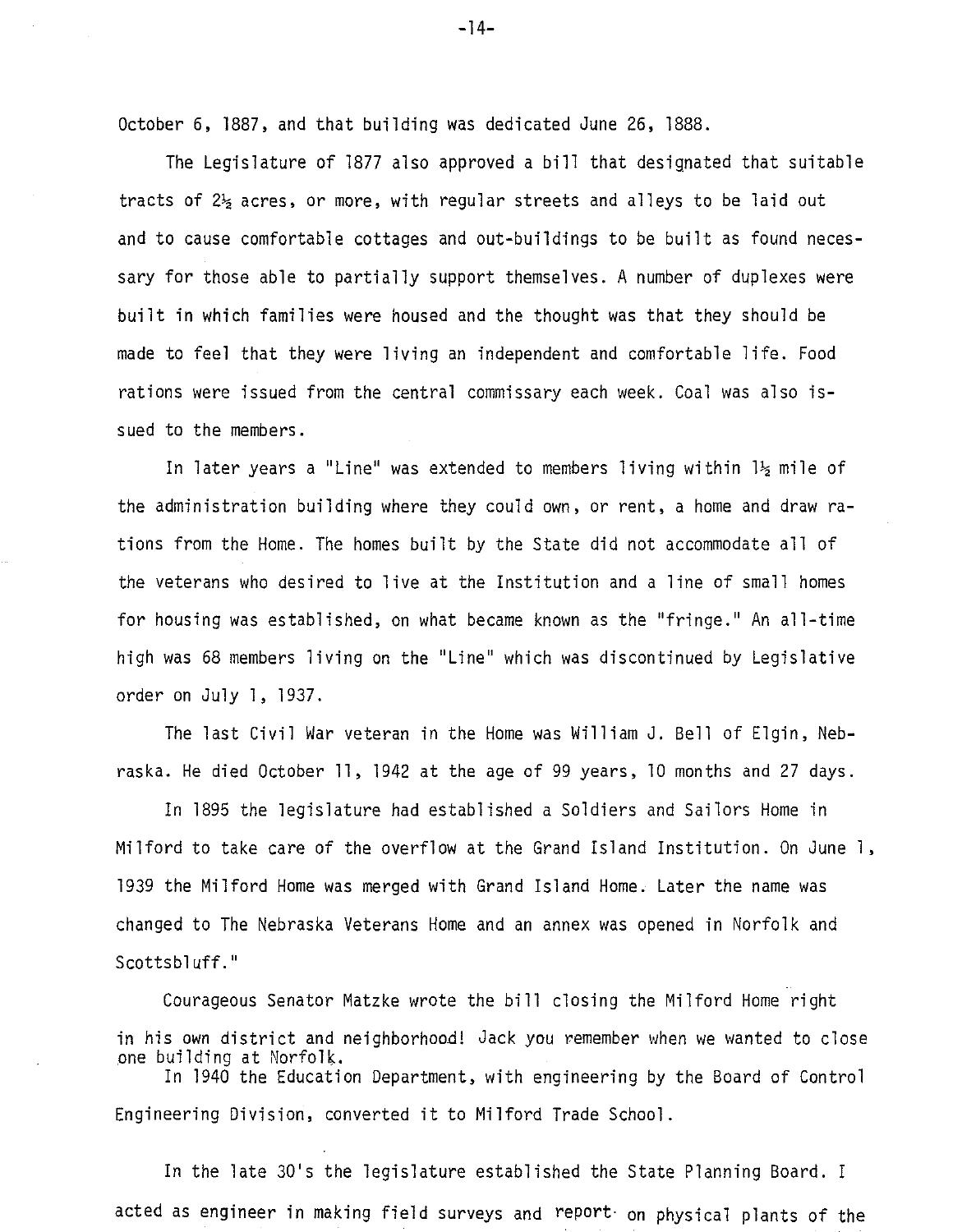Board of Control, University of Nebraska, and State Colleges (then Normal Schools). The Planning Board then prepared aten year construction program for all state institutions.

This was the awakening.

The situation at mental health institutions in 1938 was:

|        |       | Population | Total Employees | Ratio Patient/Employee |
|--------|-------|------------|-----------------|------------------------|
| L.R.C. |       | 1221.      | 168             | 7.3/1                  |
| H.R.C. |       | 1548       | 286             | 5.4/1                  |
| N.R.C. |       | 1054       | 169             | 6.2/1                  |
|        | Total | 3823       |                 |                        |

This total had gone to 4342 by 1946 and continued up from that point.

| Beatrice | 1341 |  | 14.4/1 |
|----------|------|--|--------|
|----------|------|--|--------|

Salaries were about 39 percent of the total expenditures, including capital costs.

The institution per capita costs: not per day - not per month - but per year were:

| \$235.41 |
|----------|
| \$255.17 |
| \$245.56 |
| \$136.93 |
|          |

At the same time the Soldiers and Sailors Homes had these costs:

| Grand Island | \$530.52 |
|--------------|----------|
| Milford      | \$529.42 |

They had these populations and employees:

| Grand Island | 164 members | 66 employees | 2.5/1 patient/employee ratio |
|--------------|-------------|--------------|------------------------------|
| Milford      | 67 members  | 33 employees | 2.0/1 patient/employee ratio |

 $\sim$ 

In 1938 only 5.3 percent of the total capacity of Board of Control institutions

was in fire resistent buildings!

We were living in and maintaining fire traps!

I'll describe a typical ward building:

bare plastered walls bare wood floors heavy barred windows wood joxst and studs wood roof structures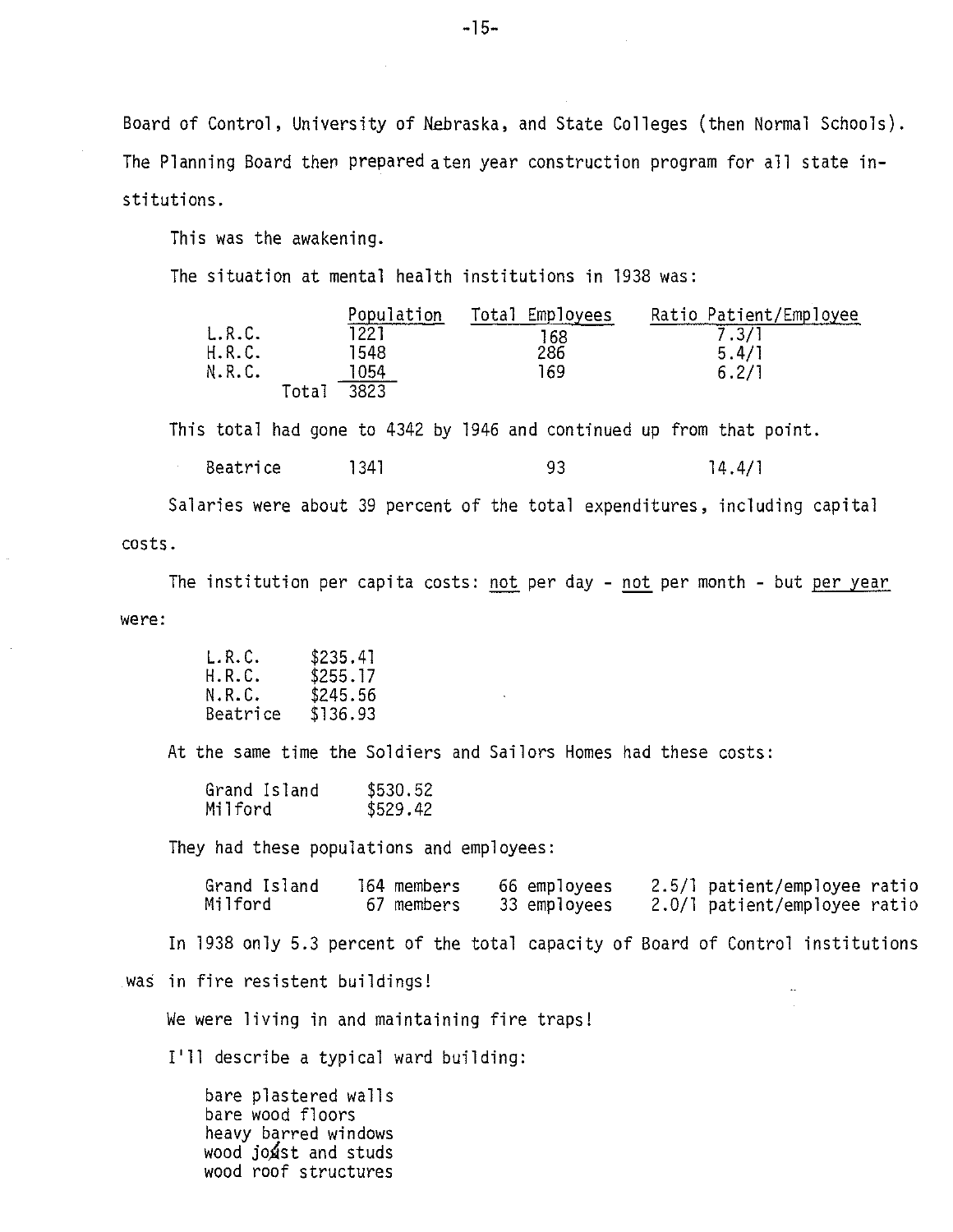large open dormitories and day rooms no ventilation no cooling steam radiator heating

Our "tranquilizers" were floor polishers, pushed by patients up and down the floor for hours and hours at a time. The polishers (called "rubbers") were wood blocks about six or eight inches square and eighteen inches long, wrapped in old blankets and pushed by a long handle. Floor wax was a homemade mixture of kerosene and parafine.

There were no fire detection or alarm systems. Emergency lights were kerosene lanterns - these were still in use at Lincoln Regional Center after W.W. II.

Many patients were locked in their rooms. All wards were locked.

There was much use of restraints - straight jackets and cuffs.

Clothing was a standard uniform of bib overalls and straw hats for men, and Mother Hubbards for the women.

Hair was trimmed close to the heads of all highly disturbed or "untidy" patients. These patients generally wore a one-piece garment.

Food was served cold - generally boiled meat, gravy, potatoes. One old report said eggs were given to patients on Easter.

Here are some of the 1938 plan recommendations at Beatrice:

- tear down the "S" Building when the "D" is completed (done in 1940) We've had the building vacated several times and right now its in use for programs. Before I leave maybe I can set fire to it myself!
- tear down the "R" Building this was done last summer 39 years later! Not bad!
- tear down the old boiler toom last year we repaired it and put on a new roof structure!

Let me read this great pearl of wisdom (I wrote it myself):

''From the experience of states reputed to have the most advanced standards of care for the feeble-minded it may

 $-16-$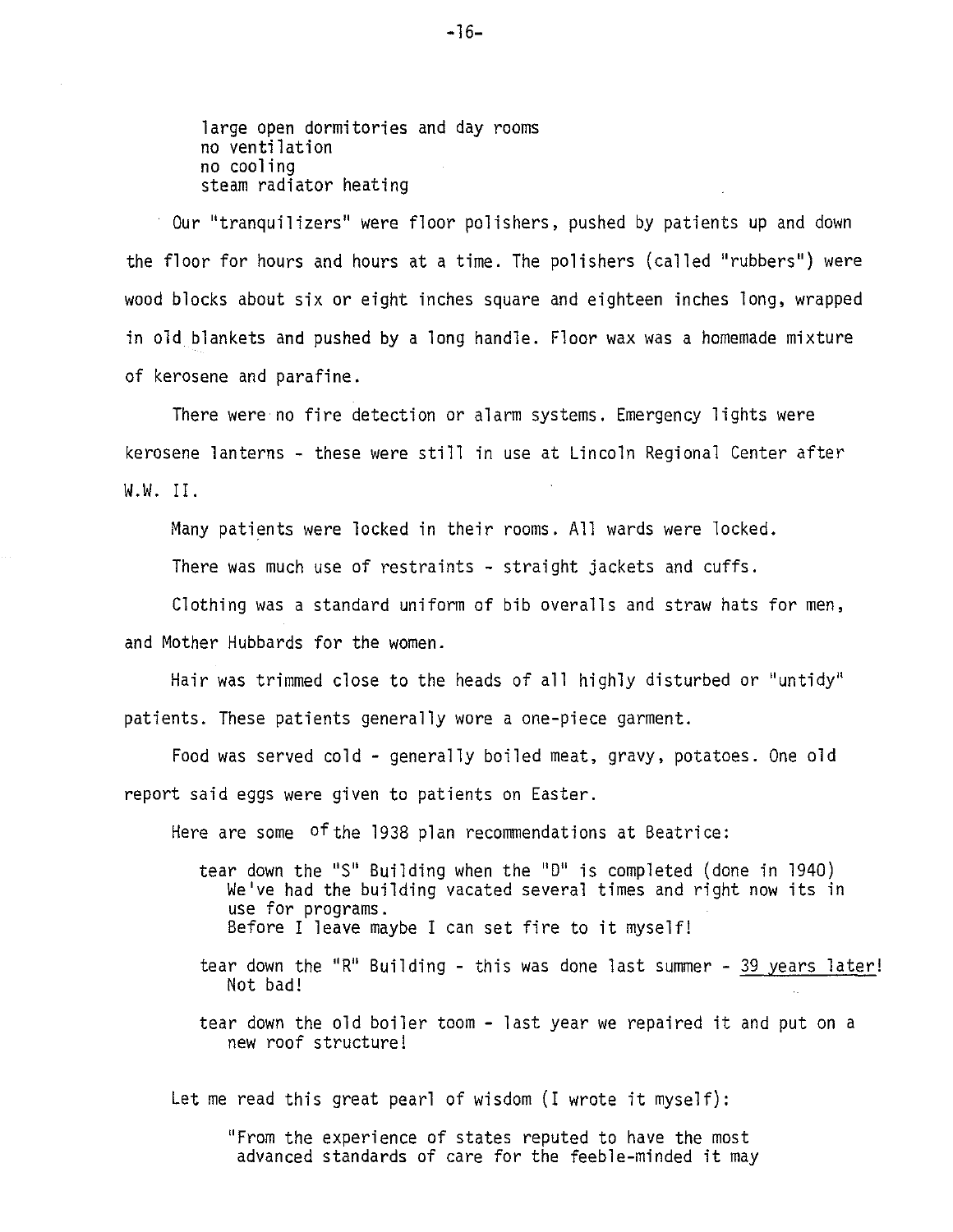be expected that the population of this institution (Beatrice State Home for the Feeble-Minded) should at least increase at the same rate as in the past ten years. If buildings were made available an even greater increase might be expected. Continuing expansion in the next ten years at the same rate as in the past ten years the population will increase to approximately 1,800. (In ten years it actually reached l ,621 but went on to 2,086 by 1958). It will be necessary towards the latter part of the next ten years period to construct a building for at least 200 beds. The addition of 200 beds will increase the capacity to l ,739."

Here's another!

"The statistics as to the number of mental defectives and as to the number needing hospitalization or institutional care in any general population is so meager that the capacities of an institution to care for them in a state like Nebraska can only be based on past experience and population increase, plus waiting lists.''

Here is the situation in the mental centers today to contrast with that in

1938:

|           | population | total<br>employees | patient/employee ratio             |
|-----------|------------|--------------------|------------------------------------|
| L.R.C.    |            | 496                | $\overline{.}36$                   |
| H.R.C.    | 221        | 589                | , 38/7                             |
| N.R.C.    | 31         | 383                | .34/7                              |
| Vets Home | 548        | 486                | 1.13/1                             |
| Beatrice  | 965        | ,090               | .89/7                              |
| . .       |            | . .                | $\sim$ $\sim$<br>. .<br>. .<br>. . |

The per capita cost reported as follows - we can't question the figures - after

all they are by D.P.I.:

| Hastings - a high of \$103.16 <u>per day</u> - a low of \$59.30 <u>per day</u>                                                                                   |  |  |  |  |  |  |
|------------------------------------------------------------------------------------------------------------------------------------------------------------------|--|--|--|--|--|--|
|                                                                                                                                                                  |  |  |  |  |  |  |
| Beatrice - a high of \$123.29 <u>per day</u> - a low of \$20.07 <u>per day</u><br>Vets Home- a high of \$ 28.75 <u>per day</u> - a low of \$15.39 <u>per day</u> |  |  |  |  |  |  |

These would give yearly per capita costs of many thousands of dollars. I realize our patients now don't spend years in the institution. These figures are shown only for comparison and to show the progress made.

That should be enough backwards looking today - let's get on with making new and better history.

Thank you.